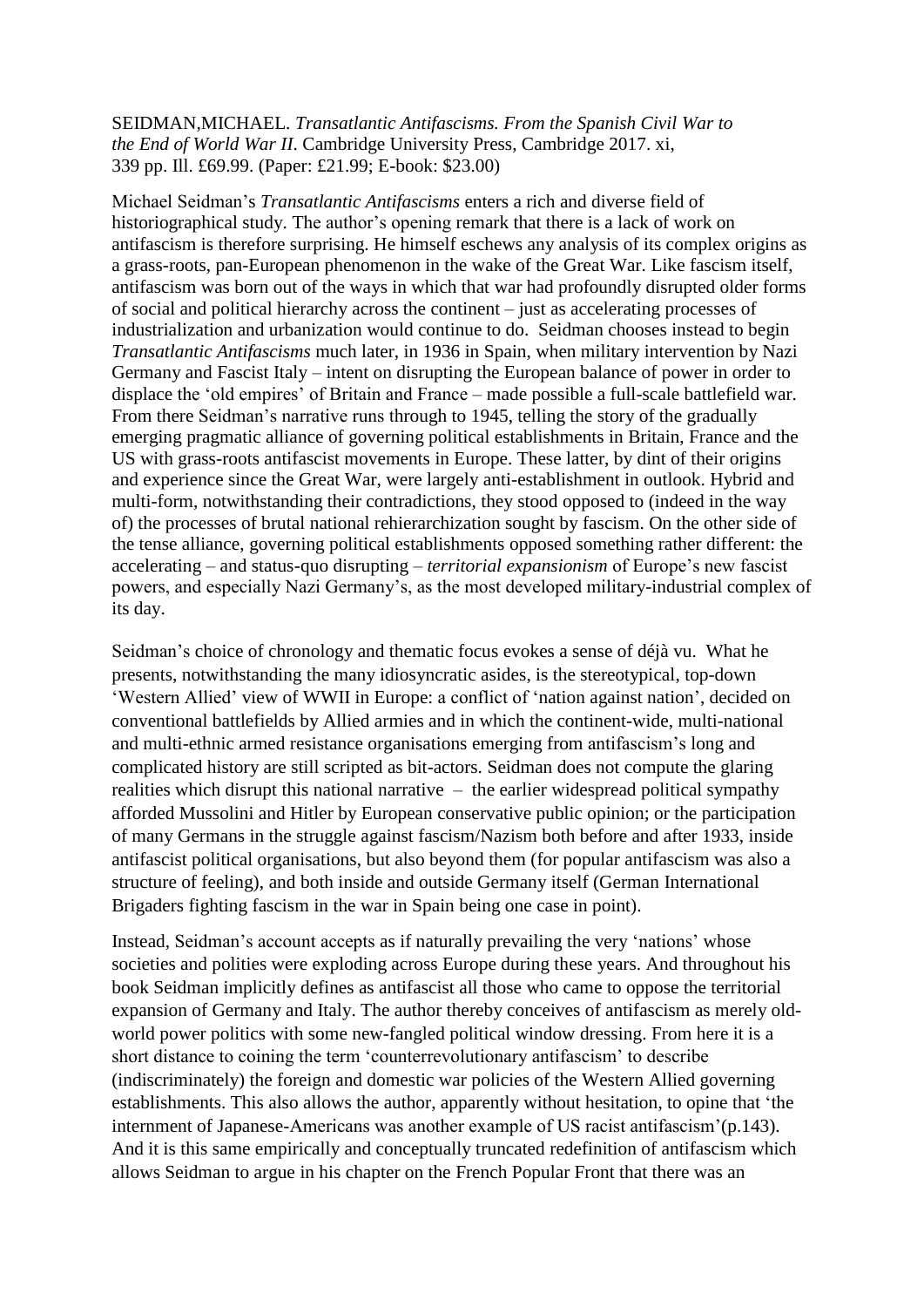'antifascist deficit' because prime minister Léon Blum and fellow reformists still had their attention focused on domestic structural change rather than channelling everything into rearmament (although in the end rearmament did consume the budget for social and economic reform).

Seidman appears then to accept that antifascism has no other historical meaning than as a broad descriptor for the 'top down' western alliance that fought WWII, and thus (for it comes to the same) that this war was just another conventional one against Germany for overseas territories and international influence. But we already have a plentiful, sea-changing historiography which has shown us in great empirical and conceptual depth how very different that war looked from inside occupied Europe, where the complex and kaleidoscopic forms of partisan warfare fought across the continent – that is to say, civil wars – were intimately bound up with the unfinished business of the Great War. Once again the question was electrically alive: what should life and politics look like now the socially feudal order seemed really to be dying? The brutal 'solution' proposed under Nazi tutelage to bring back hierarchy by colonising Europe's own population would produce a conflagration which ended by engulfing not only the old continent, but through its empires, the entire world. There is a well-known genealogy leading from the Allies' wartime mobilization of colonial populations deploying a discourse of freedom and self-determination, direct to the birth of anticolonial movements after 1945; but as the expanding historiography of antifascism (including under the impetus of transnational history) also makes clear, these connections and their larger political consequences globally, were also made though human contacts between anticolonial activists/thinkers and European antifascists and resistance fighters, before and during the war as well as afterwards in exile and diaspora.

That transnational methodology can be fruitful is axiomatic: but we should also remember that it was precisely older incarnations of antifascist historiography which, by analysing the 'pan' within a European frame, precisely in order to scrutinise fascism itself, were already performing key work of critical historical deconstruction of what were supposedly natural, unified and transparent 'national' categories. Yet it is precisely these undifferentiated national categories that Seidman clings to in his book – perverse though that seems, given the historiography we can access today.

*Transatlantic Antifascisms* looks mainly at history top-down, paying no attention to how multiple forms of anti-fascism were articulated or experienced 'from below'. An apparent exception comes in chapter 8 where the author returns to the subject of his earlier book on workers in Popular Frontist Paris and Barcelona – what he refers to as their 'refusals to work'- that is, the persistence of labour disputes; in this current book in the context of Britain, the US, and France during WWII. The author marshals rich and fascinating empirical material but demurs to offer much analysis, instead applying a gloss which, as in his earlier book, ignores key differences of chronology and place, just as it also ignores the complexities of bottom-up social dynamics, reducing these to an ill-defined and ahistorical 'individualism'.

Overall in *Transatlantic Antifascisms*, Michael Seidman deploys a lens which is methodologically nationalist. This is doubly unfortunate for a historian focusing on interwar Europe, when antifascism first emerged to question and disrupt the functions/working of nationalism at a moment of profound continental dislocation. Indeed Seidman seems intent on having his nationist optic entirely subsume the discussion of antifascism's multiplicity, to render it invisible as a historical phenomenon, in spite of his book's title (and in spite of the